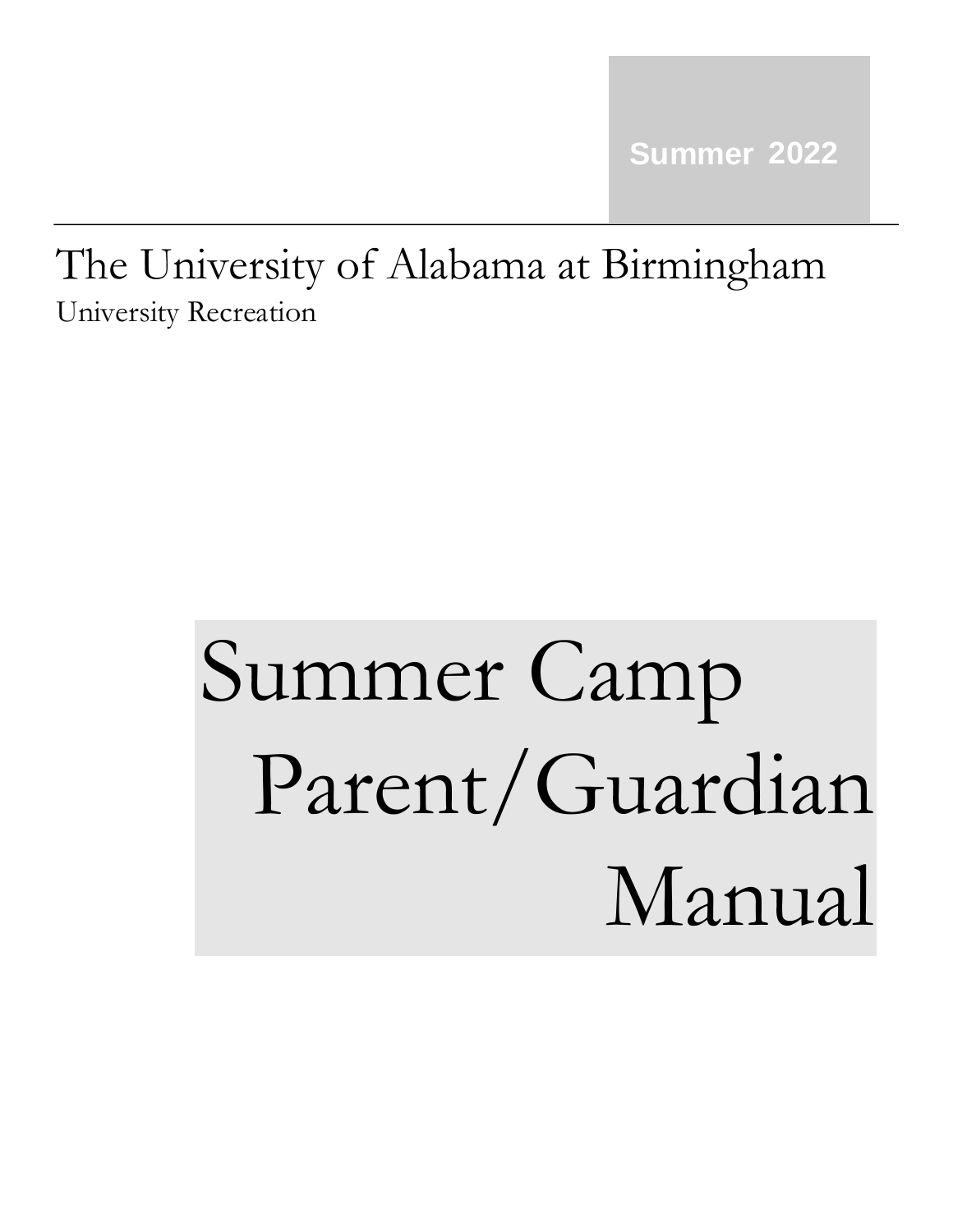# **A message from the Camp Director:**

Welcome to our Summer Camp program! UAB University Recreation is excited to host our youth summer camp. Location will vary based on the week you select, but will include traditional and unique camp games, crafts, and activities. Some weeks will also offer swimming, climbing wall, on-campus field trips, and much more. Providing a quality experience for both you and your child is something that we take very seriously. Our goal is to provide a summer camp that creates a lasting positive impression for each camper.

Our camp staff consists of roughly 40 counselors, who are all UAB students; University Recreation Interns and the Coordinator of Competitive Sports. All summer camp staff are trained to facilitate activities, interact positively with children, and become CPR/First Aid/AED certified. Camp activities are designed to include high levels of interaction between counselors and campers. We believe that this interaction will foster a fun and enjoyable environment for everyone involved.

# Camp Staff Goals

- Ensure camper safety
- Provide positive examples for children
- Introduce campers to new activities and interests
- Emphasize the concepts of teamwork and respect
- Create a fun and happy environment for children

To summarize, our first priority is your child's safety and enjoyment of our camp. We are looking forward to another great summer, and welcome any question or ideas that you may have.

Sincerely,

**Caleb Maas**

Coordinator of Competitive Sports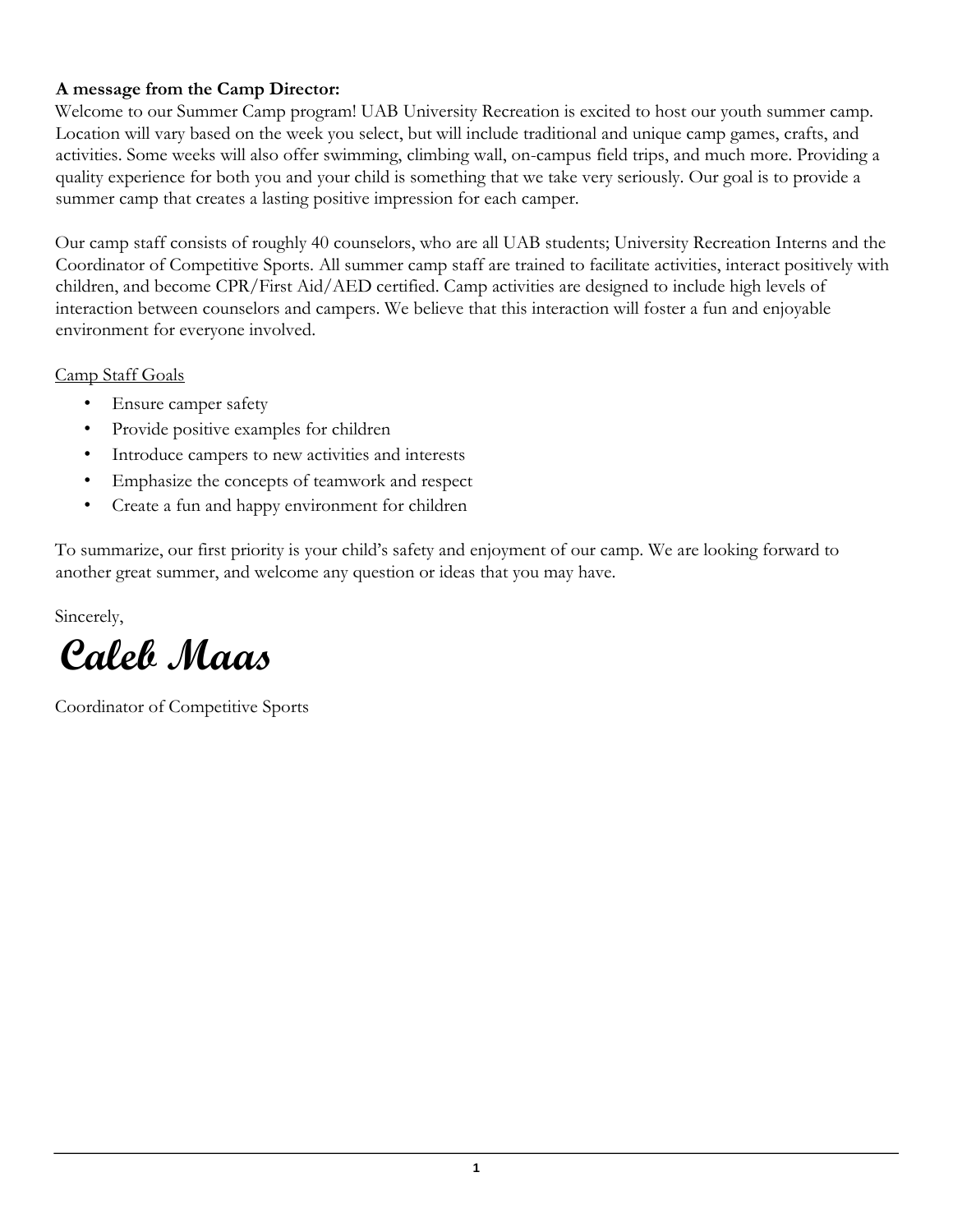#### **CAMP COMMITMENT**

Our camp is designed to provide a fun and recreational experience for all campers. All camp counselors are certified in CPR/First Aid/AED. They are all dedicated to making sure each camper has a positive and fun experience at camp. We also make reasonable accommodations for individuals with disabilities or special needs. In order to ensure the accessibility of all programs and services, we encourage anyone needing information, assistance, and/or accommodation of any kind to contact Caleb Mass at 205-975-1252. Every effort will be made to find ways to assist with any special needs in a confidential manner.

#### **IMPORTANT CONTACTS**

Caleb Mass (Coordinator of Competitive Sports)

o 205-975-1252

o calebm@uab.edu

Campus Recreation Center front desk and membership staff

o 205-996-5038

o recmember@uab.edu

#### **CAMP WEEKS**

**Week 1 Campus Recreation Center**: May 31-June 3 **Week 2 Campus Recreation Center:** June 6-June 10 **Week 3 Campus Recreation Center:** June 13-June 17 **Week 4 Campus Recreation Center:** June 21-June 24 **Week 5 Bartow:** June 27- July 1 **Week 6 Bartow:** July 5- July 8 **Week 7 Bartow:** July 11- July 15 **Week 8 Bartow & Campus Recreation Center:** July 18- July 22 **Week 9 Bartow & Campus Recreation Center**: July 25- July 29 **Week 10 Campus Recreation Center:** August 1-August 5 **Week 11 Campus Recreation Center:** August 8- August 12

# **\*\*LOCATIONS ARE SUBJECT TO CHANGE**

#### **REGISTRATION INFORMATION**

Any questions regarding registration and camp payments can be sent to the membership staff at recmember@uab.edu or by calling 205-996-5038.

#### **Age at Camp**

A child's age will be determined by their age on the first day they will attend camp. In order to be eligible for enrollment, the child's age must be within the designated range for camp (5-12 years).

#### **Waitlist**

If a specific week's enrollment has reached the maximum, additional requests for space in the camp will be placed on a waiting list with priority based on the order in which enrollment is completed. If a vacancy in camp enrollment occurs, the individual at the top of the waiting list will be given until 5:00pm on the following business day in order to accept the vacancy and pay any fees that are due. If this does not occur, the vacancy will be made available to the next subsequent individual on the waiting list.

#### **Partial Week Attendance**

All camp registrations will be on a weekly basis. The department does not initially offer the option to sign up for single days of camp or partial days of the week at a prorated amount. However, a request for camper single-day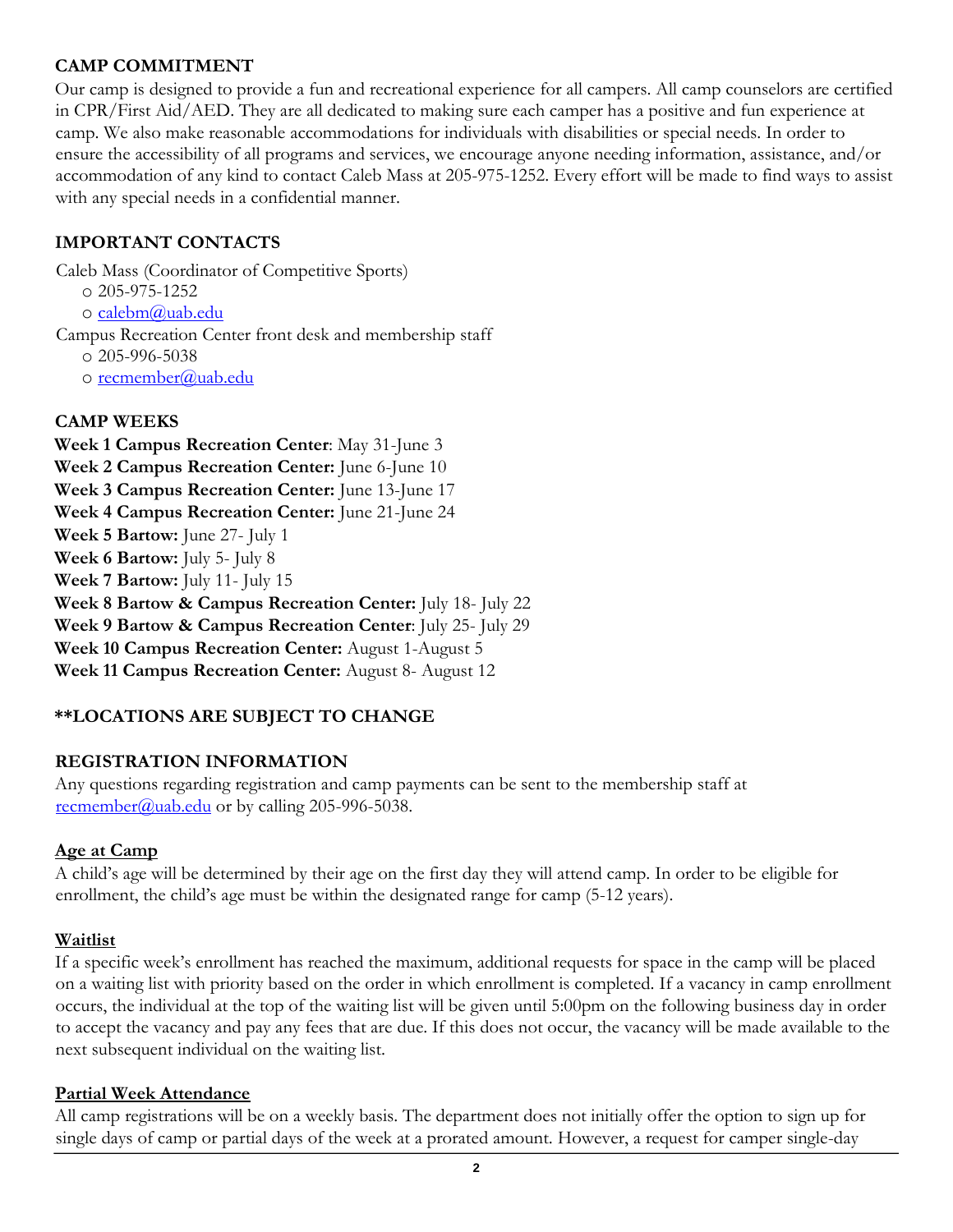registration or partial week registration can be made with the camp director. Then once the registration deadline occurs and there are open spaces in the following week of camp, the camp director can take single-day or partial week registrations at that time. Any partial reservations will only be processed at that time and if space is available in that particular week of camp. The price per day will be \$40-\$50 (not including a Before or After Care selection).

# **Registration Deadline**

The registration deadline for each camp session is the Monday prior to each week, if an opening is available. Enrollment forms will be accepted until camp spaces are full (100 camper capacity). **A deposit of \$50 per child/per week is due at the time of registration, in order to hold a child's spot in each week of camp.** The amount will be applied towards the total due for each session of camp.

**All final payments are due no later than 5:00pm Monday prior to the week of attendance**. If credit card is decline more than once throughout the summer, it will be your responsibility to add a new card on file for installments or call to make remaining payments by 5:00pm Monday. If you do not make the weekly camp balance, your child's spot in camp may be forfeited.

| Camp Week                    | <b>Installment Date</b> |
|------------------------------|-------------------------|
| #1 (May 31-June 3)           | May 23                  |
| #2 (June 6-June 10)          | May 31                  |
| #3 (June 13-June 17)         | June 6                  |
| #4 (June 21-June 24)         | June 13                 |
| #5 (June 27- July 1)         | June 21                 |
| $#6$ (July 5- July 8)        | June 27                 |
| $#7$ (July 11- July 15)      | July 5                  |
| $\#8$ (July 18- July 22)     | July 11                 |
| #9 (July 25- July 29)        | July 18                 |
| $\#10$ (August 1-August 5)   | July 25                 |
| $\#11$ (August 8- August 12) | August 1                |

#### **CAMP RATES**

|                       | Camp       |
|-----------------------|------------|
| <b>UAB</b> Affiliates | \$160/week |
| Non-Affiliates        | \$190/week |

\*\*There will be a 5% discount off the total camp cost when multiple children are enrolled.

# **Youth Camp Refund Policies**

- Youth camp deposits are non-refundable and non-transferrable. No cash refunds.
- All refund requests must be submitted in writing via the Refund Request Form and received by UAB University Recreation staff.
- Refund requests received 7 or more days prior to the first day of camp are eligible for a full refund minus the \$50 deposit.
	- o If camp fees are paid in full, \$50 payment (per child) is considered a deposit
- Refund requests received fewer than 7 days prior to the first day of camp are eligible for a 50% refund of the total amount paid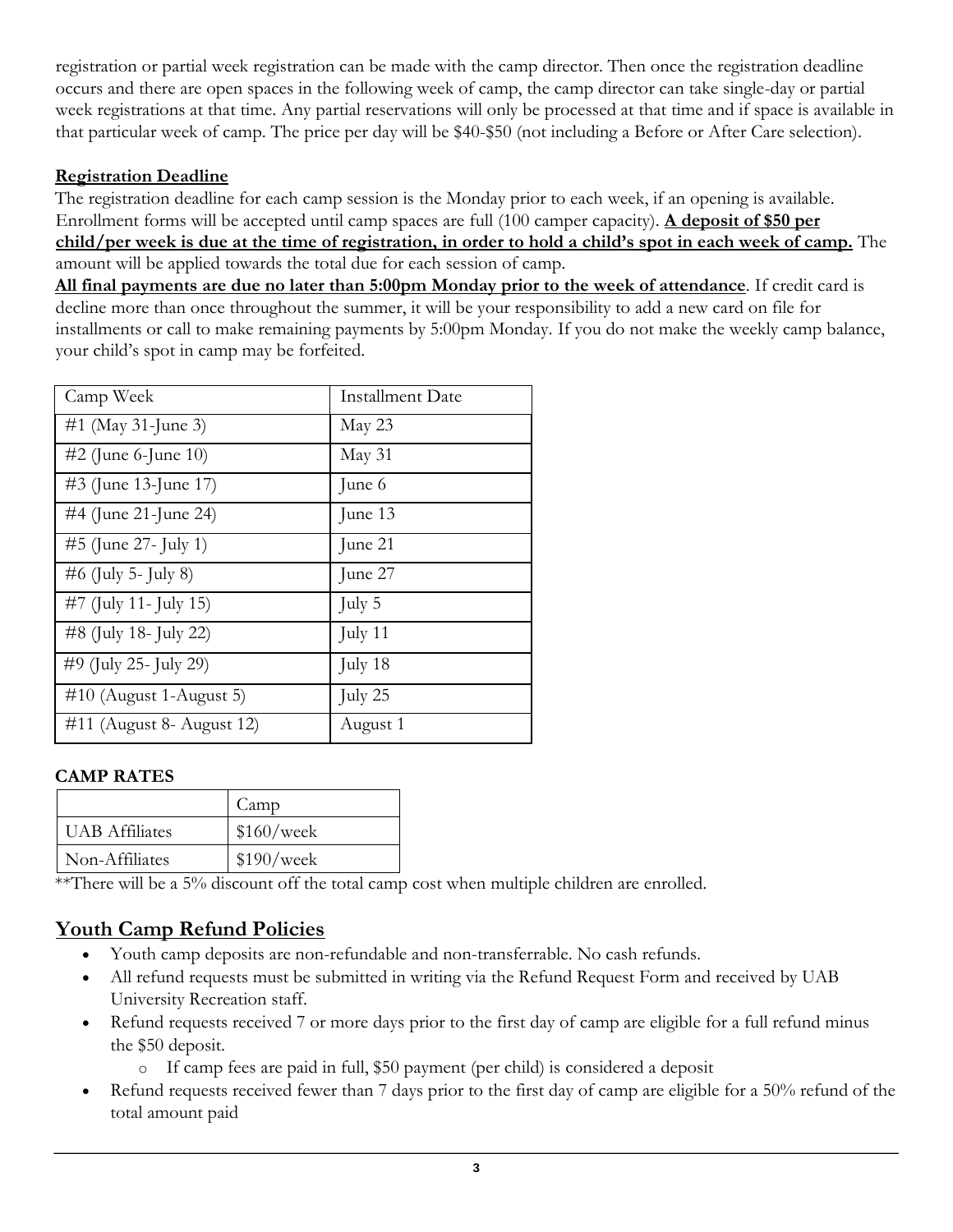- o Refund requests received fewer than 24 hours prior to the start of camp will not be offered a refund unless the two circumstances below pertain to you.
- Refund requests received fewer than 7 days prior to the start of camp may be offered a full refund for the following situations only:
	- o Medical Withdrawal (doctor's note required)
	- o Military Relocation (documentation required)
- Transfers can be made up to 7 days prior to the first day of camp (deposits are non-transferrable, additional deposit is required)

# **DISMISSALS**

On occasion, dismissal of a child from camp may be necessary for disciplinary reasons. Parents/guardians will be notified immediately concerning this action and an opportunity will exist to discuss this action with parents/guardians, the camper, and the camp director. This action will take effect only after consultation among the parents, camper and the camp director. (More information on discipline policies can be found in the "Camper Conduct" section.) If a camper is dismissed for disciplinary reasons, there will be no refund for the remaining unused days.

# **CAMPER DROP-OFF/PICK-UP**

For those campers not enrolled in Before Care, drop-off will begin at 8:30am and run until 9:00am. Camp will begin promptly at 9:00am each morning rain or shine! Camper pick-up will then begin at 4:00pm when camp ends, and run until 4:30pm for those not enrolled in After Care.

# **DROP-OFF/PICK-UP INFORMATION**

**As parents/guardians pull up for camper pick-up, they will need to show a photo identification to the camp staff member**, indicating they are listed as an authorized pick-up person for that child. *For safety purposes, there is no exception to the photo identification policy*. If someone other than yourself or an authorized pick-up person is picking up your child, you must submit a signed note stating who will pick up your child that day.

Children will not be permitted to leave the camp location unaccompanied by an adult. No camper will be permitted to walk unaccompanied to their home or another meeting place unless we have a written note **AND** verbal confirmation from the parent or guardian.

Please note the following policies regarding drop-off pick-up of campers:

- Pull up directly behind the car in front of yours. Please do not leave significant spaces between cars, as the process should flow smoothly with our staff assisting campers to and from cars.
- Be courteous to other drivers. Do not leave your car unattended or double park at the curb as it adds to the congestion and you could be cited.
- Be safe and cautious. Please watch for staff in the street and other cars entering/leaving the area.
- University Recreation cannot be responsible for parking violation tickets.

# **CAMPUS RECREATION CENTER DROP-OFF/PICK-UP INFORMATION**

**All drop-offs from 7:30 a.m.- 9:00 a.m. and all pick-ups from 4:00 p.m.-5:30 p.m. will take place in the back of the Recreation Center**, off 9<sup>th</sup> Avenue South. Counselors will be stationed at the back door of the facility and will sign campers in and out in that location so parents and guardians do not have to worry about parking in order to drop-off or pick-up a camper. There is a loop through the back parking lot that parents can take at this time. (See map on following page.) **If you wish to drop-off or pick-up your child between the hours of 9:00 a.m.-4:00 p.m. you will have to park and come to the front of the Recreation Center. The back doors will be locked due to facility policies.**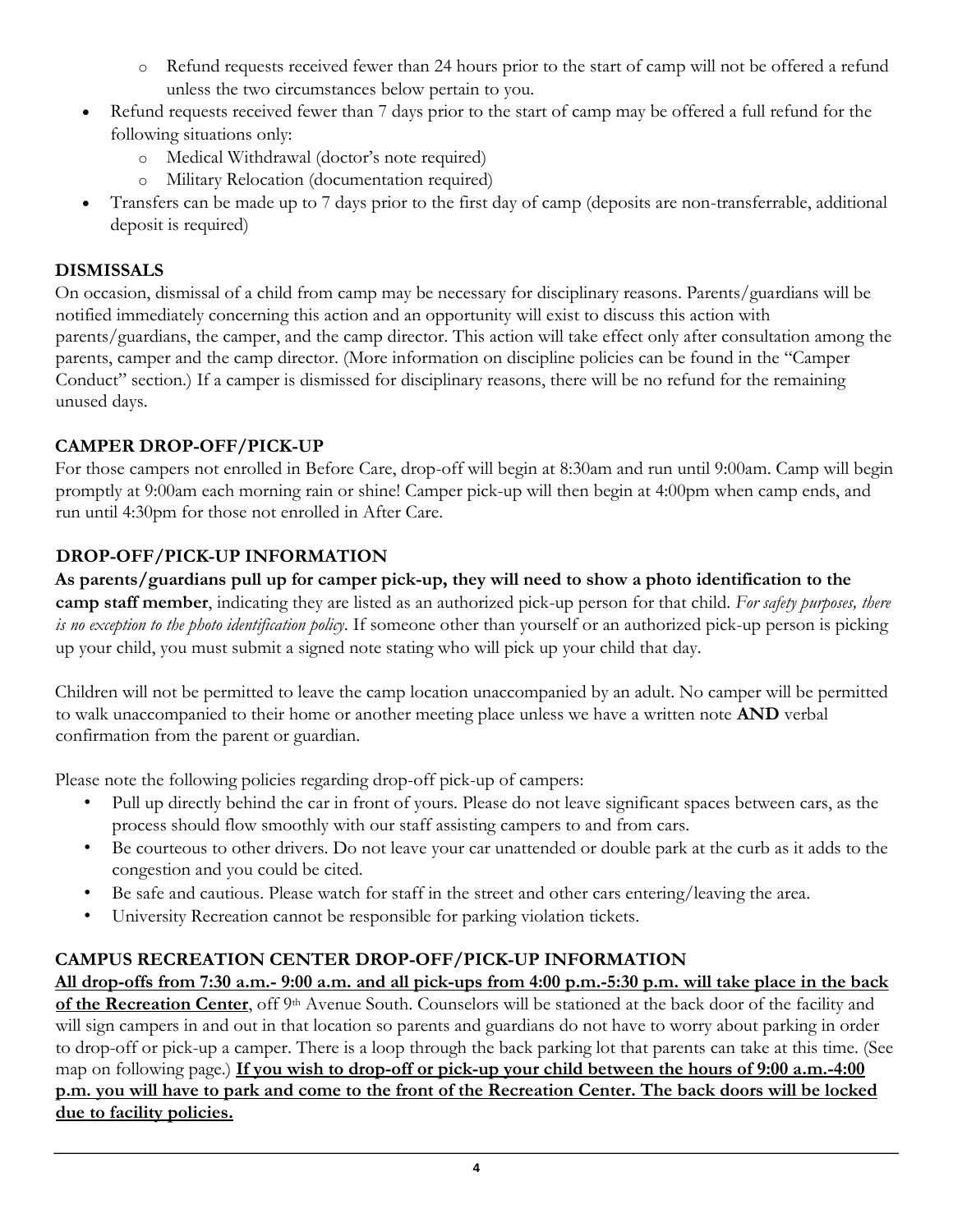

# **BARTOW DROP-OFF/PICK-UP INFORMATION**

With The World Games 2022, Bartow drop off/pick up instructions are still being finalized. Parents and Guardians who sign their child up for those weeks will be properly notified with specific Drop off/Pick Up instructions.

# **BEFORE/AFTER CARE**

If you need to drop of your child **prior** to the 8:30am start time of camp, or have them stay later than the 4:30pm end time of camp, we have multiple Before and After Care options.

You must register and pay for your camper's Before or After Care session no later than 24 hours in advance, so adequate staffing can be scheduled for that time.

**\*\*Parents/Guardians of campers in After Care who are not picked up by 5:30pm will be charged a late fee of \$10.** 

| <b>Before Care Options</b>                  | Price   |
|---------------------------------------------|---------|
| <b>General</b> (open/free play time in gym) | \$5/day |

| <b>After Care Options</b>                   | Price   |
|---------------------------------------------|---------|
| <b>General</b> (open/free play time in gym) | \$5/day |

#### **LATE ARRIVALS/EARLY PICK-UPS**

Special arrangements for your child to arrive late or leave early can usually be accommodated only if advance notice is given. This notice should be given in writing at either check-in or check-out to the counselor on duty or camp director. The notice should specify the date, time, and who will be picking up or dropping off the child.

#### **MEDICATION**

If your child is taking medication, the Permission to Administer Medication form must be completed and turned in before the first day your child attends camp. This form will outline the type of medication, amounts, and times to be taken. Medication needs shall remain confidential between parents and camp staff and if necessary, will be administered in a discrete fashion.

In order for the camp staff to dispense prescribed medication, it must be in the original prescription container with the prescription dosages. The camp staff will not dispense over-the-counter medicine to your child unless a physician's note is provided which displaces the prescribed dosage. The camp director or athletic trainer will be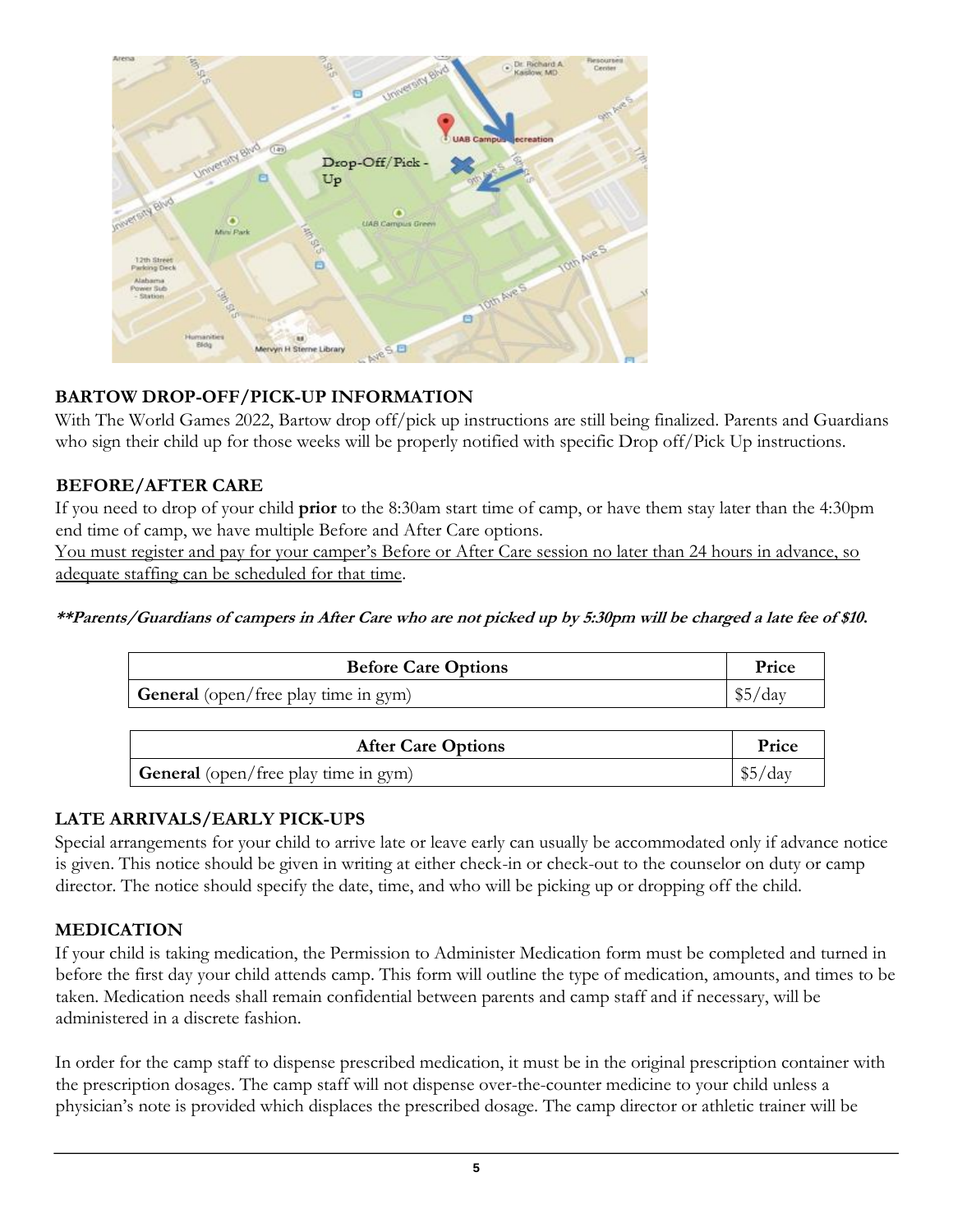responsible for retaining this medication and ensuring it is properly administered according to the directions of the parent and prescription.

# **ACCIDENTS & EMERGENCIES**

It is highly recommended that all campers have medical coverage prior to attending camp. In case of an emergency or accident involving your child, you will be contacted following notification of the appropriate emergency personnel. The camp staff makes provisions to be certain that all campers will be as safe as possible.

All staff members are CPR/First Aid/AED certified and will provide initial emergency care when needed. Lifeguards and counselors will supervise all aquatic activities and we provide and require campers to wear safety equipment for applicable activities. An accident report will be completed as necessary and a copy will be available for the parent upon request.

#### **STAFF RISK MANAGEMENT DRILL**

University Recreation will periodically test our student staff members by running mock drills on various risk management procedures, in order to assist with training areas and audit where we need improvement on. Your child(ren) may become a part of a drill periodically throughout camp if we ask them to play a role. If you are uncomfortable at all with having your child assist us with this, or do not wish for your child to be a part of any of our training drills, please let the camp staff know and we will refrain from involving them if we have something scheduled or planned during a week they are in attendance.

#### **ILLNESS**

If your child should become ill while at camp, you will be notified. University Recreation does not have a registered nurse on staff. Therefore, we will ask you to make the decision whether to remove your child from the program for the day. We also ask for your discretion in bringing your child to camp if he/she is ill.

# **CONTACTING YOUR CHILD DURING CAMP**

If an emergency arises and you need to contact your child during camp, you can call the membership desk at 205- 996-5038.

# **LOST AND FOUND**

Please see the camp staff for any lost items throughout the program. At the conclusion of camp, unclaimed lost and found items will be donated.

# **STAFF/CAMPER RATIO**

The minimum ratio of staff to children will be 1 to 8. At no time are campers permitted to leave the group alone or wander into unauthorized areas of the facility or adjacent areas, unless under the supervision of a counselor. Campers should not go to the restroom alone. They should ask a staff member for permission. (This is a precaution to ensure camper safety.)

# **CAMPER CONDUCT**

University Recreation believes that it is important that our campers act in a respectful manner towards each other, counselors, employees, and patrons of the recreation center. While we understand that some children have a natural tendency to test the limits of compliance in many situations, we believe that there are certain standards to which our campers must be held. It is our goal to help develop our campers into individuals who have strong morals, are responsible, and treat others with respect.

Camp counselors will serve as frontline employees in relation to camper discipline. Counselor's training and discretion will be used in determining what action(s) warrant discipline, labeling the severity of such actions, issuing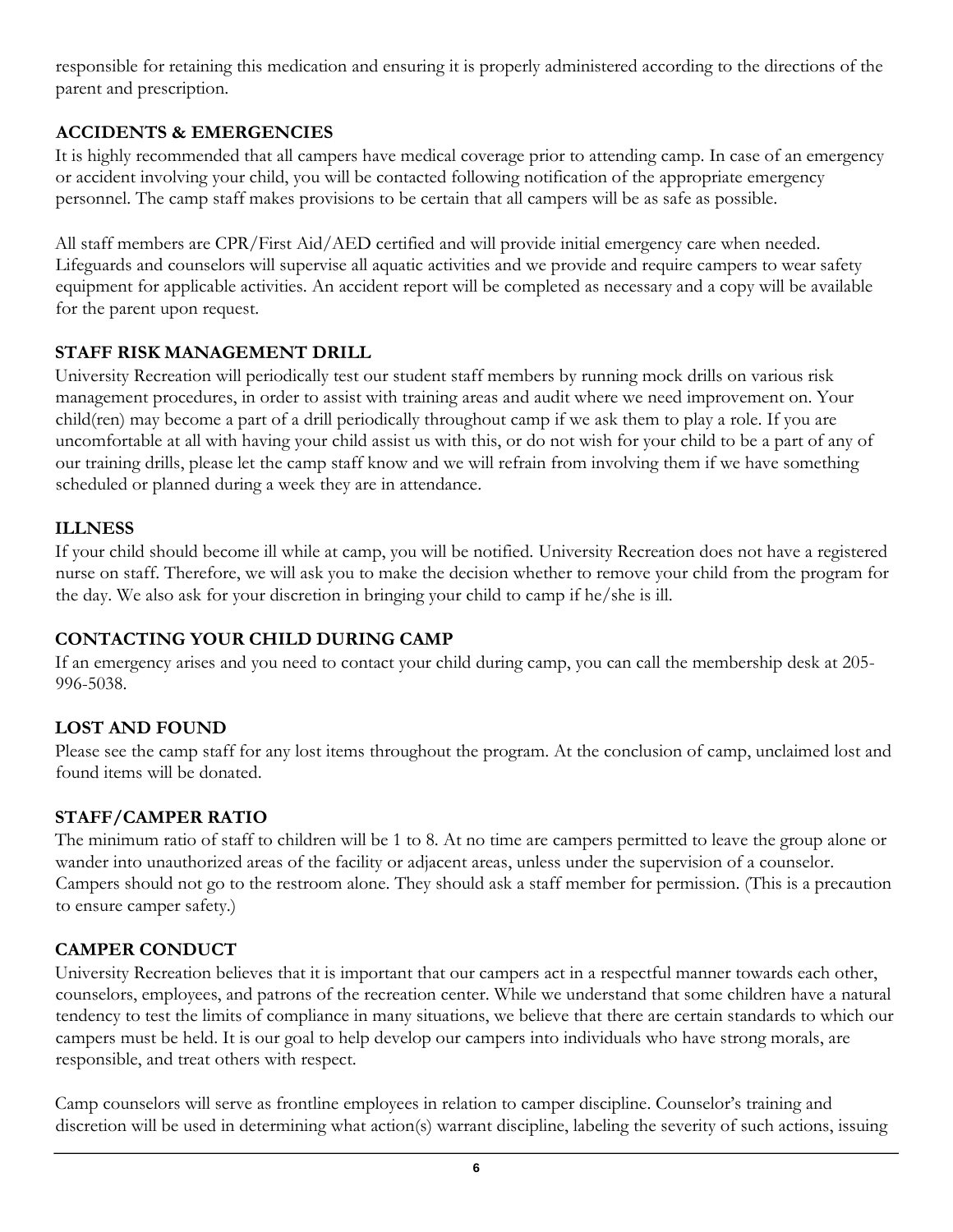warnings, or referring campers to the camp director. Camp counselors must be able to explain their reasoning when disciplining a camper. Counselors will respond to disciplinary issues under the following progression:

- Verbal warning
- Possible loss of privilege and/or removal from activity
- Notification given to camp director (possible notification of parent or guardian)

o Camper may be asked to sit in office and write a note depending on number of incidents

• Notification of parents (possible removal from camp)

Once a child is sent to the camp director, it will be the director's discretion on any consequences needed. If these consequences warrant the presence of the child's parent or guardian, the parent or guardian will be asked to appear at camp as soon as possible to pick up their child.

- First time needed: camper will be asked to leave for the rest of the day
- Second time needed: camper will be asked not to return to camp

#### *\*\*All disciplinary meetings with campers will be conducted either in an open environment, or with additional camp staff present.*

If the camper's actions are severe enough, the earlier stages of the behavior consequences list will be disregarded. If inappropriate behavior, bad language, threats, or violence are noted, your camper may be dismissed and asked not to return to camp in the future. If a child is removed from camp for disciplinary reasons, a parent conference will be required to determine whether or not the child is eligible for camp participation the following year.

#### **WHAT TO BRING EVERY DAY**

#### Recommended Clothing

Campers should arrive dressed for activity each day, especially with footwear. (Required footwear: close-toed athletic shoes.) University Recreation recommends indoor/outdoor athletic or activity clothes. Clothing needs may change somewhat from day to day, based on the nature of the activity. A weekly itinerary will be emailed out to parents/guardians prior to each week of camp to help prepare.

#### Water Bottle

Please send your child with a water bottle each day, labeled with your child's first and last name.

#### Lunch/Snacks

Lunch will not be provided. All other campers are expected to bring a packed lunch that does not need to be refrigerated or heated. We will have a scheduled snack time. Parents and guardians will need to provide campers additional snacks for that time.

#### Sun Block

Some camp activities will take place outdoors. We recommend applying sun block on your child prior to arrival, and sending sun block with them so that your child can reapply as needed. **We recommend sending spray-style sunscreen**.

#### Swimming Gear

Please pack a swimsuit and towel for your child every day. A pair of sandals may be brought to wear in the locker room or pool area (only). Children will be able to change into their swimsuits prior to swimming. If your child wears their swimsuit to camp, please have them bring their underwear to change into after swimming. Wet swimsuits are not advisable for children to stay in all day, due to health concerns. Also, we suggest a plastic bag for wet swimsuits are provided so everything else in their bag does not get wet after swim time.